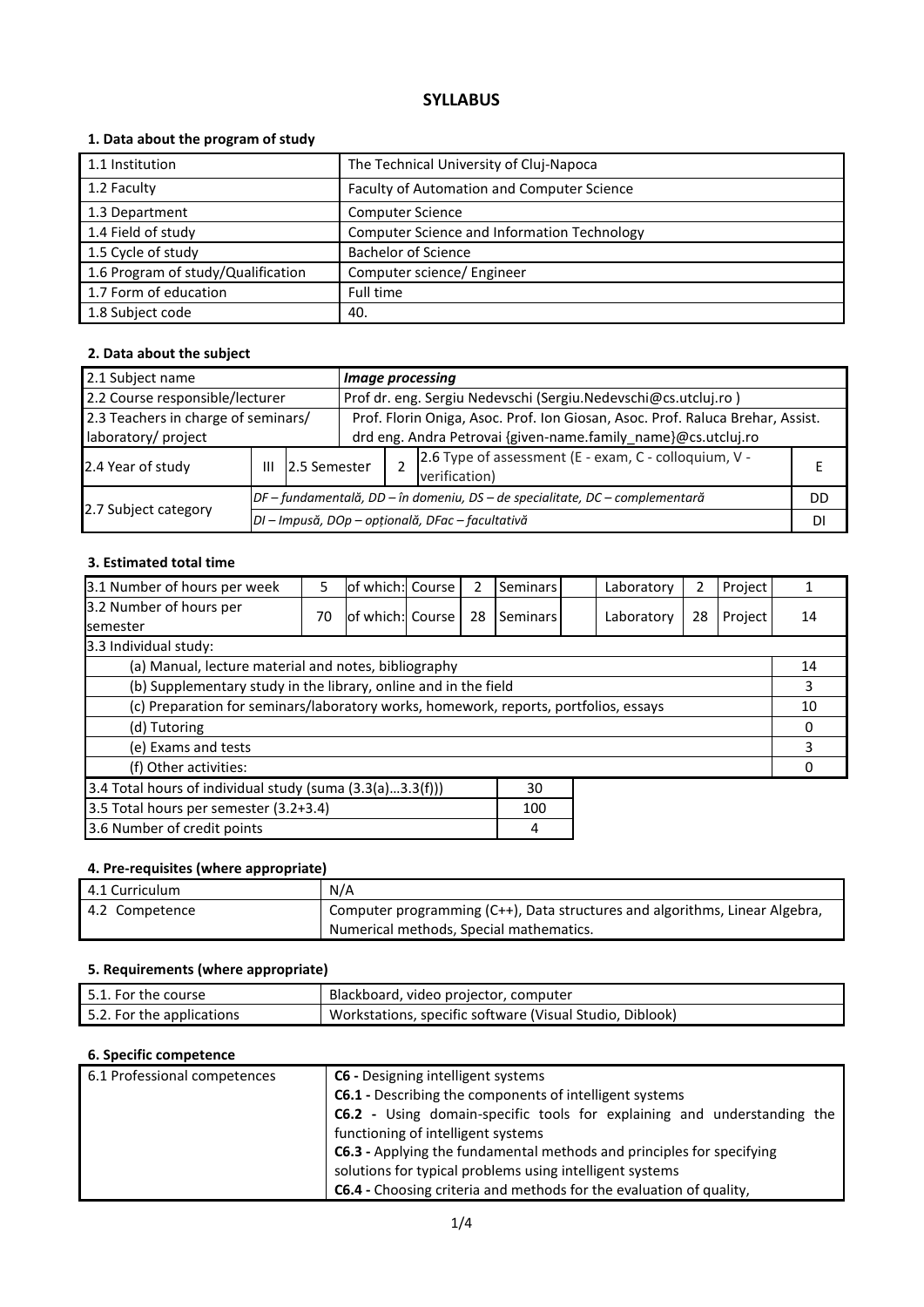|                       | performances and limitations of information systems                             |  |  |  |
|-----------------------|---------------------------------------------------------------------------------|--|--|--|
|                       | <b>C6.5</b> - Developing and implementing professional projects for intelligent |  |  |  |
|                       | systems                                                                         |  |  |  |
| 6.2 Cross competences | N/A                                                                             |  |  |  |

#### **7. Discipline objective (as results from the** *key competences gained***)**

| 7.1 General objective   | Understanding the concepts related to digital images, computer vision and<br>image processing. Learning and applying image processing methods, and<br>designing specific applications.                                                                                                                                                                                                                                                                                                                                                                                                                                                                              |
|-------------------------|---------------------------------------------------------------------------------------------------------------------------------------------------------------------------------------------------------------------------------------------------------------------------------------------------------------------------------------------------------------------------------------------------------------------------------------------------------------------------------------------------------------------------------------------------------------------------------------------------------------------------------------------------------------------|
| 7.2 Specific objectives | - Learning, evaluation and use of image processing specific concepts,<br>algorithms and methods: digital image formats, camera model, statistical<br>analysis, image filtering, image enhancing and restauration, segmentation,<br>measurement.<br>• Acquiring the capacity of finding optimal solutions for image processing<br>algorithm implementation, taking into consideration time and hardware<br>constraints.<br>- Acquiring the capacity of quantitative and qualitative assessement of results,<br>algorithms and systems for image processing.<br>- Learning the use of programming tools and image processing frameworks<br>(Diblook, MS MFC, OPEN CV) |

#### **8. Contents**

| Hours          | Teaching methods                                                                    | <b>Notes</b>                                         |
|----------------|-------------------------------------------------------------------------------------|------------------------------------------------------|
|                |                                                                                     |                                                      |
|                |                                                                                     |                                                      |
|                |                                                                                     |                                                      |
|                |                                                                                     |                                                      |
| 2              |                                                                                     |                                                      |
|                |                                                                                     |                                                      |
|                |                                                                                     |                                                      |
| 2              | supported by                                                                        |                                                      |
|                | multimedia tools,                                                                   |                                                      |
|                | consultations,                                                                      |                                                      |
| 2              | involving students in                                                               |                                                      |
| 2              | research and                                                                        |                                                      |
| 2              | development                                                                         |                                                      |
| $\mathfrak{p}$ | activities.                                                                         |                                                      |
|                |                                                                                     |                                                      |
|                |                                                                                     |                                                      |
| 2              |                                                                                     |                                                      |
| 2              |                                                                                     |                                                      |
| $\overline{2}$ |                                                                                     |                                                      |
|                | $\overline{2}$<br>$\overline{2}$<br>$\overline{2}$<br>$\overline{\phantom{a}}$<br>2 | Interactive teaching,<br>using oral<br>presentations |

Bibliography

- 1. R. C. Gonzales, R. E. Woods, "Digital Image Processing-Second Edition",3rd Edition, *Prentice Hall, 2008*
- 2. R. C. Gonzalez, R. E. Woods, S. L. Eddins, "Digital Image Processing Using MATLAB", 2nd ed., *Gatesmark Publishing*, 2009.
- 3. E. Trucco, A. Verri, "Introductory Techniques for 3-D Computer Vision", *Prentice Hall, 1998*.
- 4. G. X.Ritter, J.N. Wilson, "Handbook of computer vision algorithms în image algebra", *CRC Press*, 2001.
- 5. S. Nedevschi, T. Marita, R. Danescu, F. Oniga, R. Brehar, I. Giosan, S. Bota, A. Ciurte, V. Andrei, Image Processing Laboratory Guide, *UTPRES*, Cluj-Napoca, 2016

*Online* 

1. S. Nedevschi, "Prelucrarea imaginilor - Note de curs", [ftp.utcluj.ro/pub/users/nedevschi/IP\\_2016/](ftp://ftp.utcluj.ro/pub/users/nedevschi/IP_2016/)

| 8.2 Applications – Seminars/Laboratory/Project             | Hours | Teaching methods   | <b>Notes</b> |
|------------------------------------------------------------|-------|--------------------|--------------|
| Laboratory                                                 |       |                    |              |
| Getting started with the DIBLook framework                 |       | Presentation using |              |
| The color model. Color-grayscale and grayscale-black&white |       | the blackboard and |              |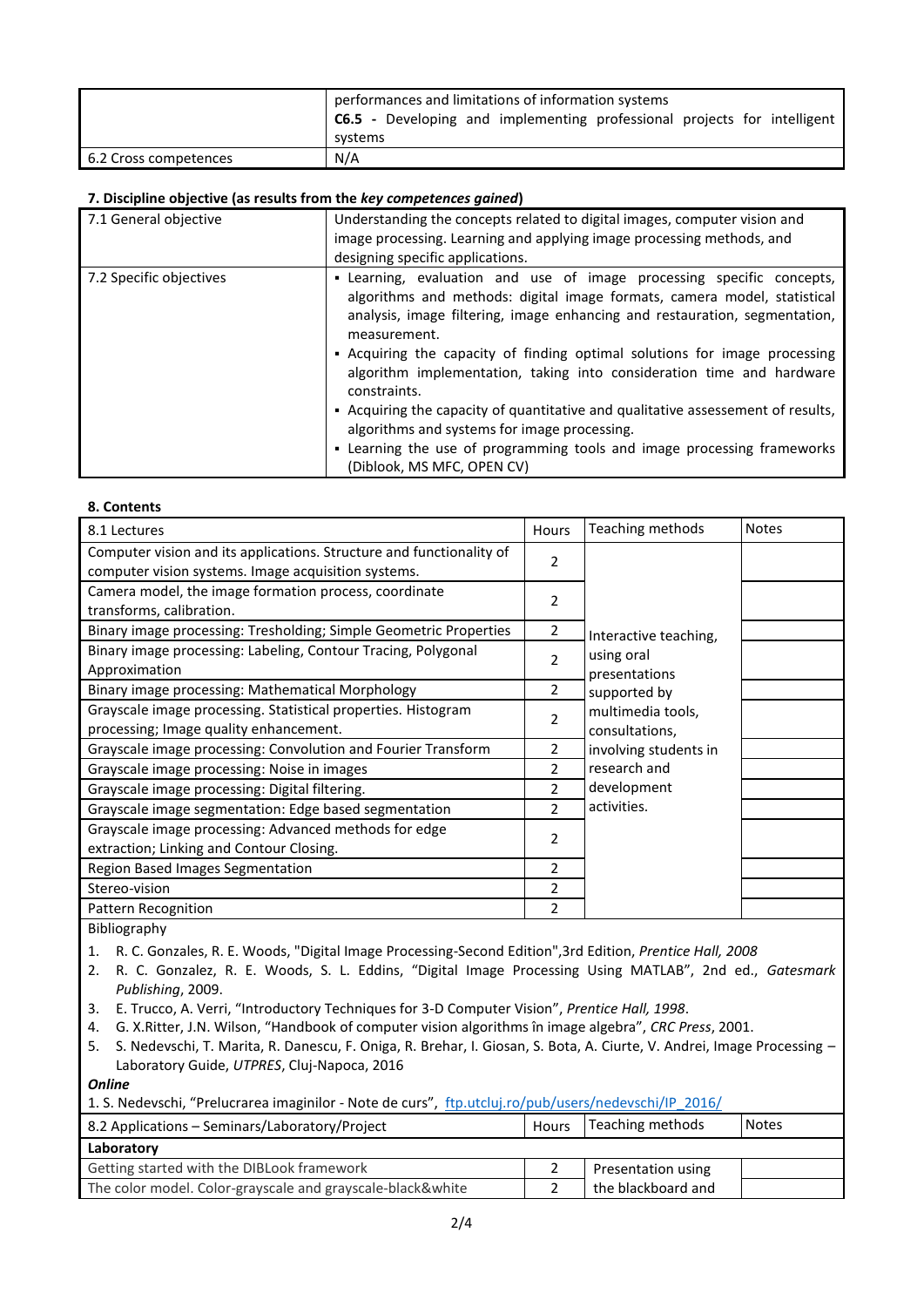| conversions                                                                                                                |                | multimedia tools.               |  |
|----------------------------------------------------------------------------------------------------------------------------|----------------|---------------------------------|--|
| The histogram of intensity levels                                                                                          | $\overline{2}$ |                                 |  |
| Geometrical features of binary objects                                                                                     | $\overline{2}$ | <b>Experiments and</b>          |  |
| Binary objects labeling                                                                                                    | $\overline{2}$ | implementation using            |  |
| Border tracing algorithm.                                                                                                  | $\overline{2}$ | specific software               |  |
| Morphological operations on binary images                                                                                  | $\overline{2}$ | tools (MS Visual                |  |
| Statistical properties of grayscale images                                                                                 | $\overline{2}$ | Studio, Diblook)                |  |
| Image filtering in the spatial and frequency domains                                                                       | 2              |                                 |  |
| Noise modeling and digital image filtering                                                                                 | $\overline{2}$ | Evaluation of the<br>design and |  |
| Edge detection (1)                                                                                                         | 2              | implementation                  |  |
| Edge detection (2)                                                                                                         | 2              | phases.                         |  |
| Region-based image segmentation                                                                                            | 2              |                                 |  |
| Evaluation                                                                                                                 | $\overline{2}$ |                                 |  |
| Project                                                                                                                    |                |                                 |  |
| Choosing and discussing the project subject (weeks 1 and 2).                                                               | $\mathbf{1}$   |                                 |  |
| Discussing the literature study and the work schedule (weeks 3 and                                                         | 1              |                                 |  |
| 4).                                                                                                                        |                |                                 |  |
| Algorithm design (weeks 5 and 6)                                                                                           | $\mathbf{1}$   |                                 |  |
| Presentation of algorithm implementation. Intermediary evaluation                                                          | $\mathbf{1}$   |                                 |  |
| (weeks 7 and 8).                                                                                                           |                |                                 |  |
| Algorithm testing and validation. Quantitative and qualitative                                                             | $\mathbf{1}$   |                                 |  |
| evaluation (weeks 9 and 10).                                                                                               |                |                                 |  |
| Algorithm optimization (weeks 11 and 12).                                                                                  | 1              |                                 |  |
| Final project assessment (weeks 13 and 14).                                                                                | $\mathbf{1}$   |                                 |  |
| Bibliography                                                                                                               |                |                                 |  |
| 1. S. Nedevschi, T. Marita, R. Danescu, F. Oniga, R. Brehar, I. Giosan, S. Bota, A. Ciurte, V. Andrei, "Image Processing - |                |                                 |  |
| Laboratory Guide", UTPRES, Cluj-Napoca, 2016                                                                               |                |                                 |  |

Online

http://users.utcluj.ro/~igiosan/teaching\_ip.html

*\* Se vor preciza, după caz: tematica seminariilor, lucrările de laborator, tematica și etapele proiectului.*

## **9. Bridging course contents with the expectations of the representatives of the community, professional associations and employers in the field**

The subject is part of the Computer Science and Information Technology curriculum, its contents combining fundamental and practical aspects used in the field of visual information processing (an ever growing domain). The subject content is correlated with the specific curricula of other Universities, in Romania and abroad, and is evaluated by government agencies (CNEAA and ARACIS). The subject's activities are meant to make the students familiar with the applications and the research directions of the image processing field, helped by the internationally renowned experience of the teachers.

#### **10. Evaluation**

| Activity type                                                                         | Assessment criteria                                                                                             | Assessment methods           | Weight in the<br>final grade |  |  |
|---------------------------------------------------------------------------------------|-----------------------------------------------------------------------------------------------------------------|------------------------------|------------------------------|--|--|
| Course                                                                                | Testing the theoretical knowledge<br>acquired, and the practical abilities of                                   | Written exam onsite/ on-line | 50%                          |  |  |
|                                                                                       | problem solving.                                                                                                |                              |                              |  |  |
| Seminar                                                                               |                                                                                                                 |                              |                              |  |  |
| Laboratory                                                                            | Testing the practical abilities of designing                                                                    | Lab assessment, project      |                              |  |  |
| Project                                                                               | and implementing solutions to specific                                                                          | assessment                   | 50%                          |  |  |
|                                                                                       | problems. Attendance and activity.                                                                              |                              |                              |  |  |
| Minimum standard of performance:                                                      |                                                                                                                 |                              |                              |  |  |
|                                                                                       | Modeling and implementation of solutions to specific engineering problems, using the domain's formal apparatus. |                              |                              |  |  |
| Grade calculus: 25% laboratory + 25% project + 50% final exam                         |                                                                                                                 |                              |                              |  |  |
| Conditions for participating in the final exam: Laboratory $\geq$ 5, Project $\geq$ 5 |                                                                                                                 |                              |                              |  |  |
|                                                                                       | Conditions for promotion: final exam $\geq$ 5                                                                   |                              |                              |  |  |